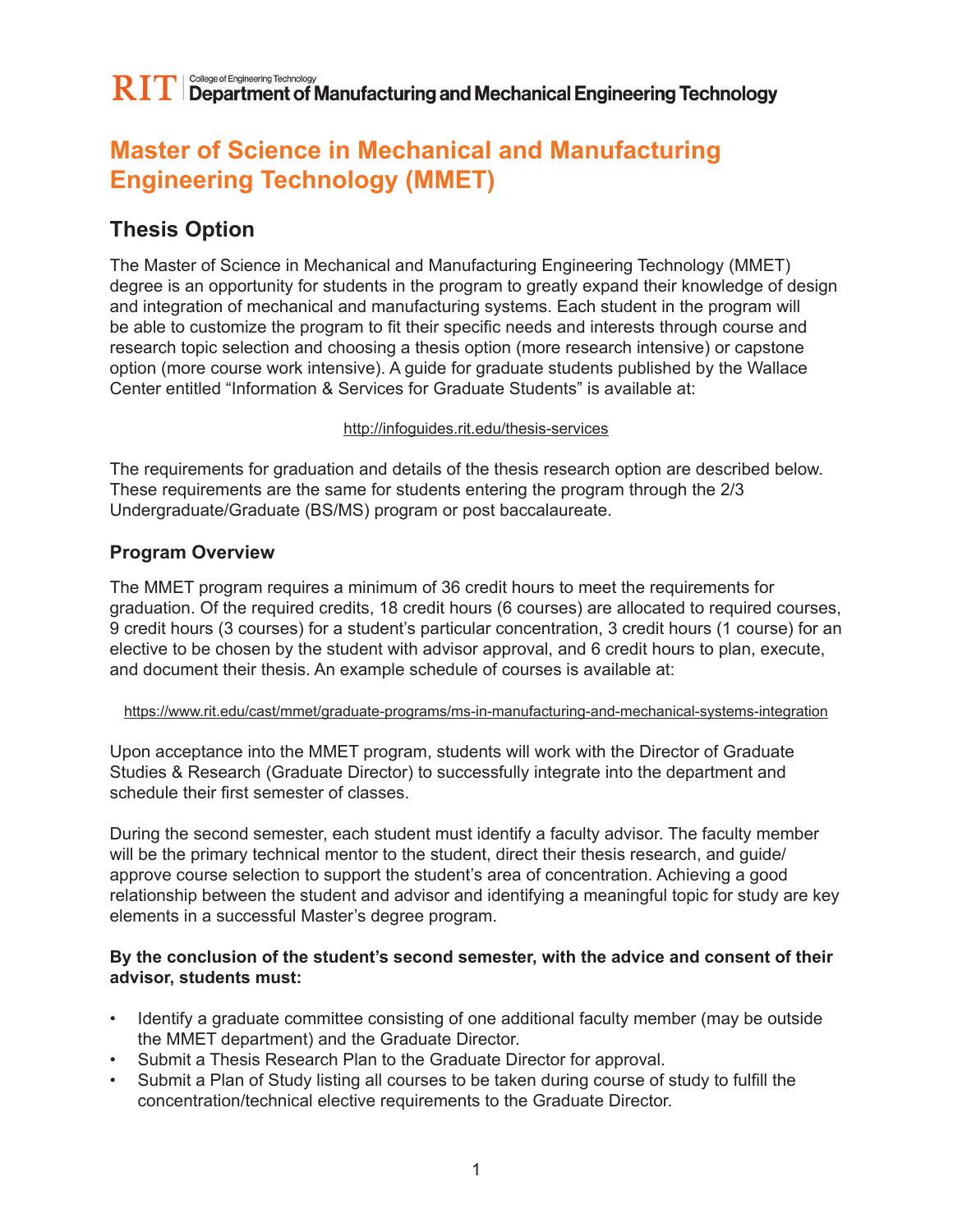## **Thesis Topic Selection**

Selection of a thesis topic and completing the independent research work commensurate with the thesis is a central aspect of the Master degree program. The student should take great care in identifying a topic of interest to them, and supports the research effort of the faculty advisor. Students who leave the decision of a thesis topic until late in their graduate program, and are slow to get started on their literature review and background research, historically have a lower probability of completing their degree.

A Master's program of study is quite different from an undergraduate program, particularly because of the manner in which the student is expected to self-direct their thesis work, be self-motivated, and determine their own schedule. Therefore, it is important for you to establish a project work and timing plan for your own benefit. The project plan should be updated regularly to ensure timely completion of all tasks.

By the **end of week 10 of the second semester after acceptance into the MMET** program the student must complete a formal thesis proposal for review by their committee. The proposal must include a project topic/hypothesis, a detailed plan of work, and timing plan for each step. The advisor will review the proposal with the student and when it is ready for submittal, will request the student schedule a meeting with their committee at which the student will present their proposal. The committee has 1 week from the date of the proposal presentation to either approve the proposal or submit to the student a written list of improvements that must be made to the proposal prior to approval. An approved proposal is required by the end of week 15 of the students second semester after acceptance to the MMSI program.

## **Required Proposal Content**

- Title
- Abstract (200-500 words, summary of proposal)
- Introduction/Background on topic/problem/project
	- Definitions, assumptions, significance of issue
- Project Aims, rationale, question(s) to be addressed
- Method used for research (analysis, testing, case study)
	- Design, testing, equipment needed
	- **Required materials, services, etc., anything that needs financial support**
- Expected results
- The plan of action (MS Project Gantt Chart)
	- Step by step actions/due dates/required resources
- Bibliography
- Appendices containing any additional pertinent information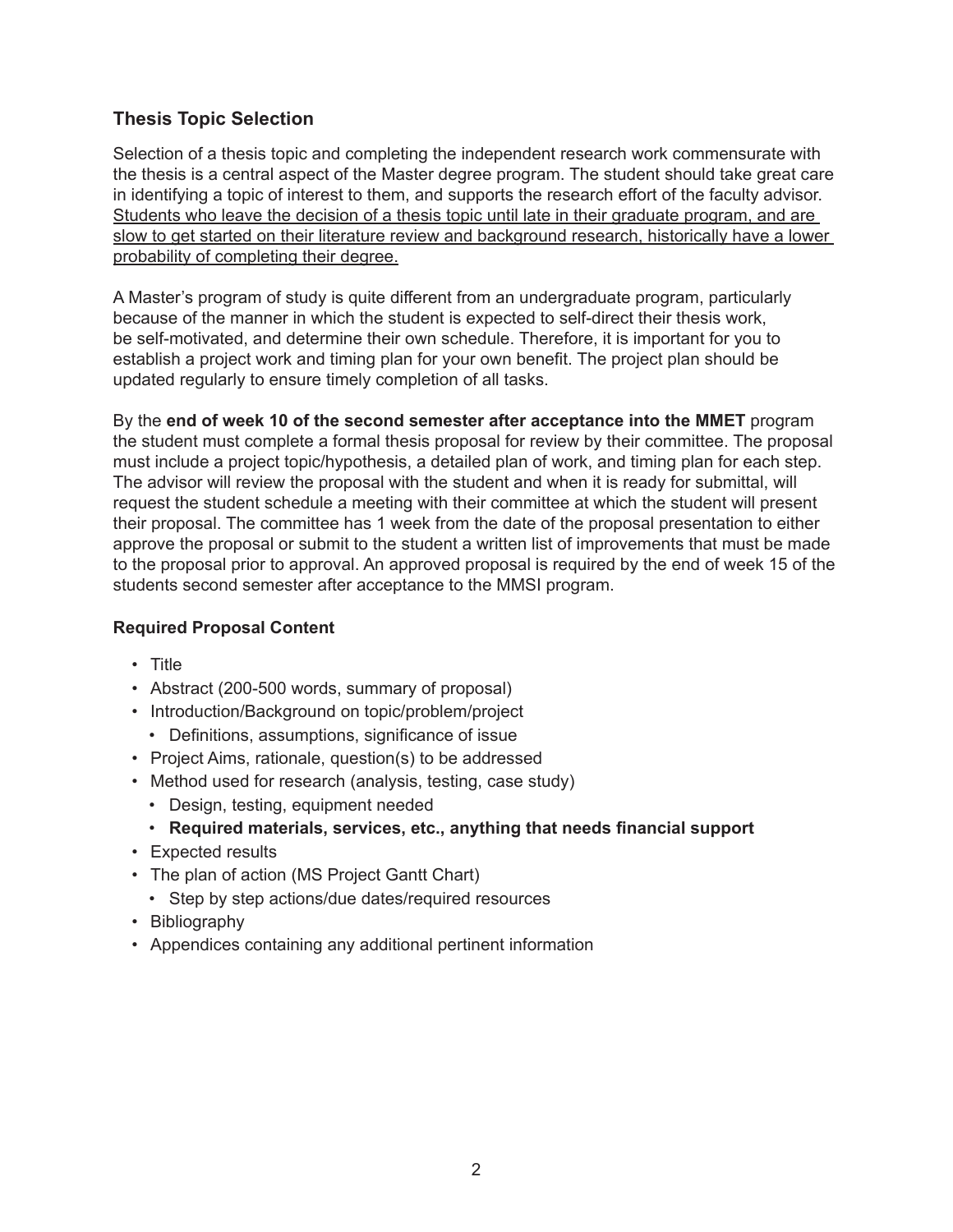## $\mathbf{RIT}$   $\Box$  Department of Manufacturing and Mechanical Engineering Technology

## **Thesis Proposal Form**

(Completed Proposal required by end of week 12 of second semester following acceptance to the MMSI program including the 3/2 (BS/MS)option)

Today's date \_\_\_\_\_\_\_\_\_\_

Student Name **and Student Name** 

Student UID \_\_\_\_\_\_\_\_\_\_\_\_\_\_\_\_\_\_\_\_\_\_\_\_\_\_\_\_\_\_\_\_\_\_\_\_\_\_\_

PROPOSED THESIS TITLE:

## **Attachments: Approved Proposal**

## **Signatures:**

| Student                  | Date |
|--------------------------|------|
| Faculty Advisor          | Date |
| <b>Committee Member</b>  | Date |
| <b>Graduate Director</b> | Date |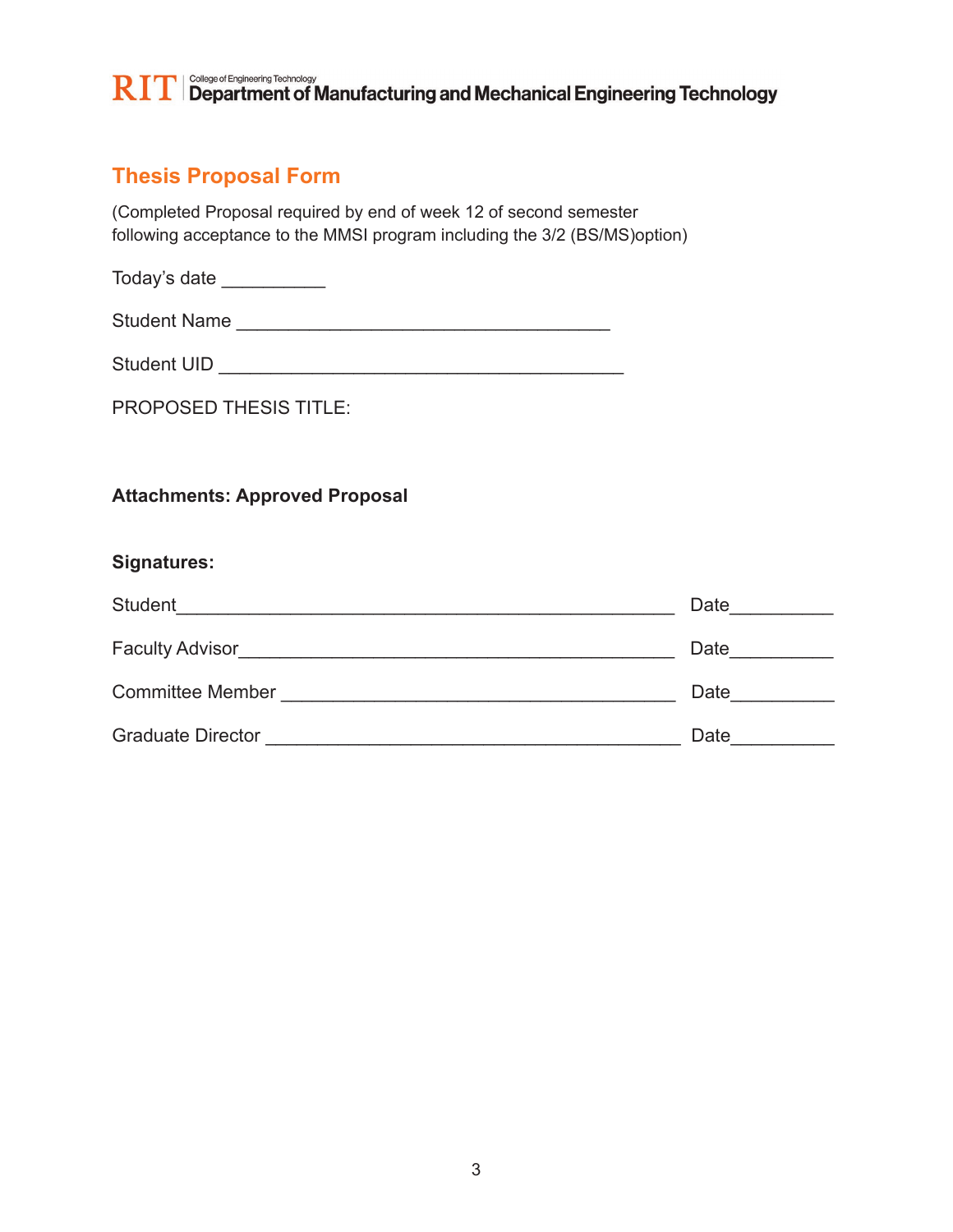## $\mathbf{RIT}$   $\Box$  Department of Manufacturing and Mechanical Engineering Technology

## **Plan of Study (Thesis Option)**

(Completed Plan of Study required by end of week 5 of second semester following acceptance to the MMSI program including the 3/2 option)

Today's date \_\_\_\_\_\_\_\_\_\_\_

Student Name \_\_\_\_\_\_\_\_\_\_\_\_\_\_\_\_\_\_\_\_\_\_\_\_\_\_\_\_\_\_\_\_\_\_\_\_

Student UID \_\_\_\_\_\_\_\_\_\_\_\_\_\_\_\_\_\_\_\_\_\_\_\_\_\_\_\_\_\_\_\_\_\_\_\_\_\_\_

## **Concentration Courses**

| <b>Course Title</b> | <b>Course Number</b> | Term to be Completed |
|---------------------|----------------------|----------------------|
|                     |                      |                      |
|                     |                      |                      |
|                     |                      |                      |
|                     |                      |                      |
|                     |                      |                      |
|                     |                      |                      |

### **Elective**

| Course Title | <b>Course Number</b> | Term to be Completed |
|--------------|----------------------|----------------------|
|              |                      |                      |

## **Signatures:**

| <b>Student</b>           | Date |
|--------------------------|------|
| <b>Faculty Advisor</b>   | Date |
| <b>Graduate Director</b> | Date |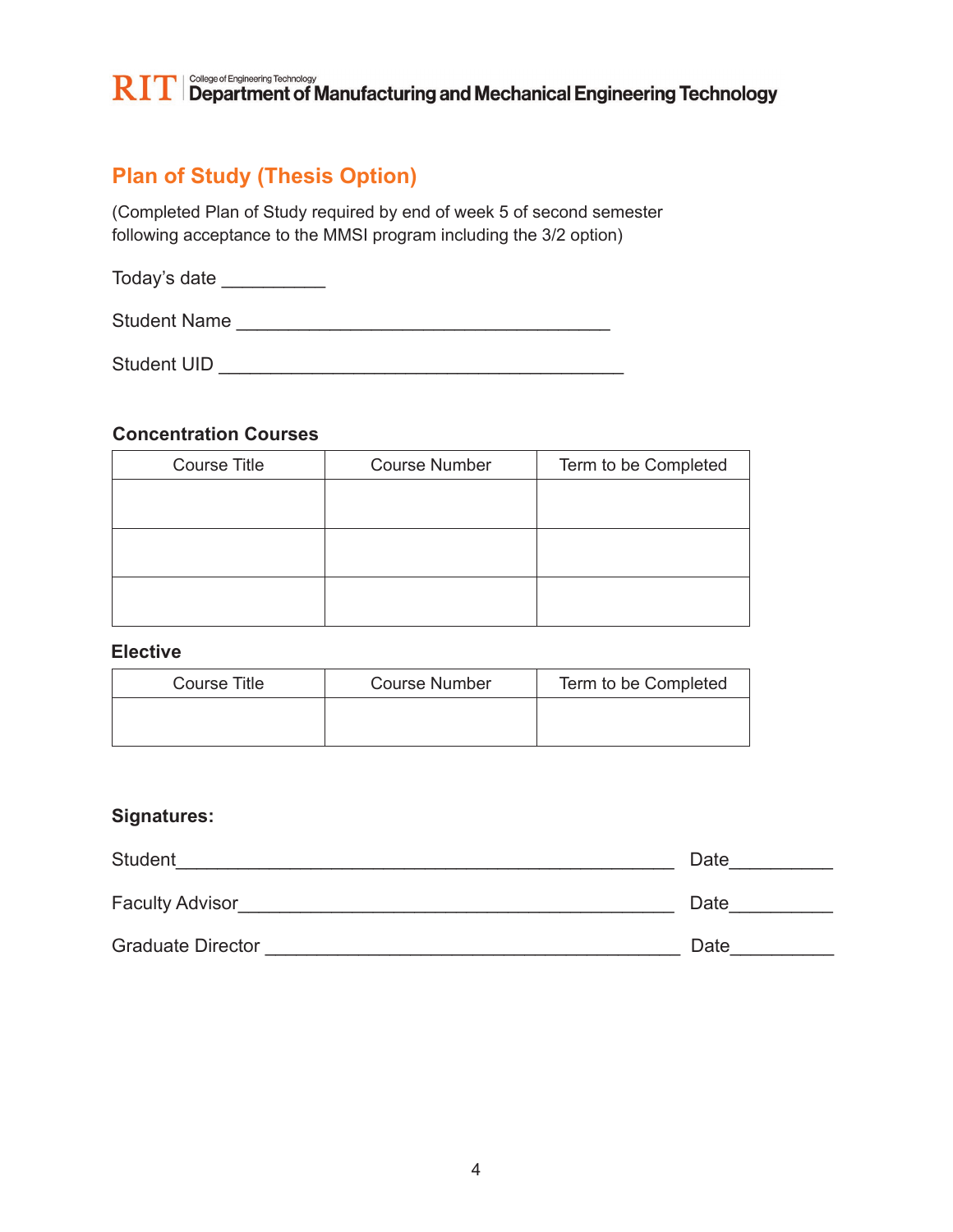$\mathbf{RIT}$  Sollege of Engineering Technology and Mechanical Engineering Technology

## **"Thesis Title"**

"Today's date"

"Student Name"

*In Partial Fulfillment of the requirements for a Master of Science degree in Mechanical and Manufacturing System Integration*

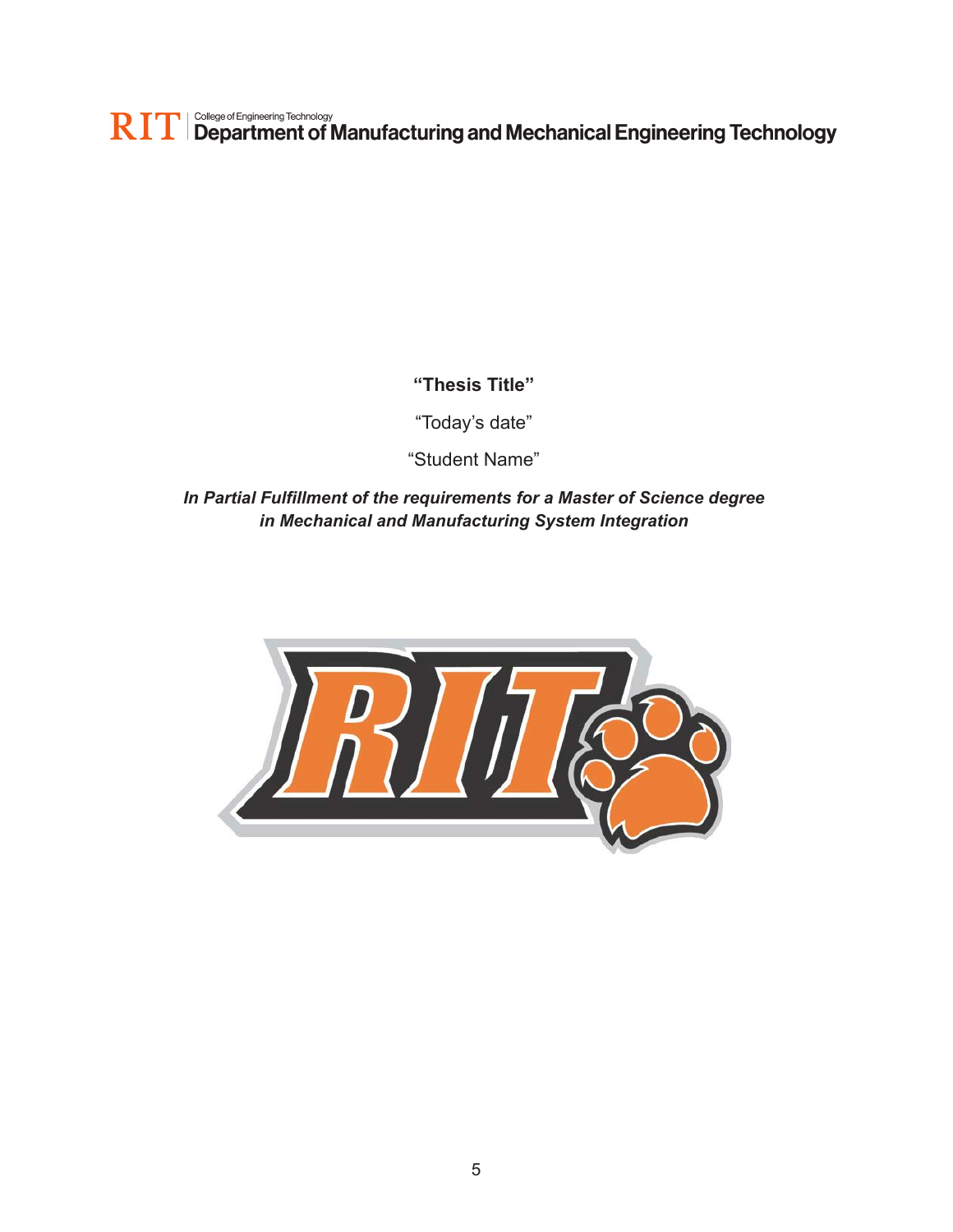# $\mathbf{RIT}$  Sollege of Engineering Technology<br> $\mathbf{RIT}$  Department of Manufacturing and Mechanical Engineering Technology

**Approval Signatures:**

|                                                          | Date |
|----------------------------------------------------------|------|
| <b>Faculty Advisor Name and Rank</b>                     |      |
|                                                          |      |
|                                                          | Date |
| 2nd committee member name and Rank                       |      |
|                                                          |      |
|                                                          | Date |
| <b>Elizabeth M. Dell, Professor</b>                      |      |
| <b>Program Director of Graduate Studies and Research</b> |      |

6